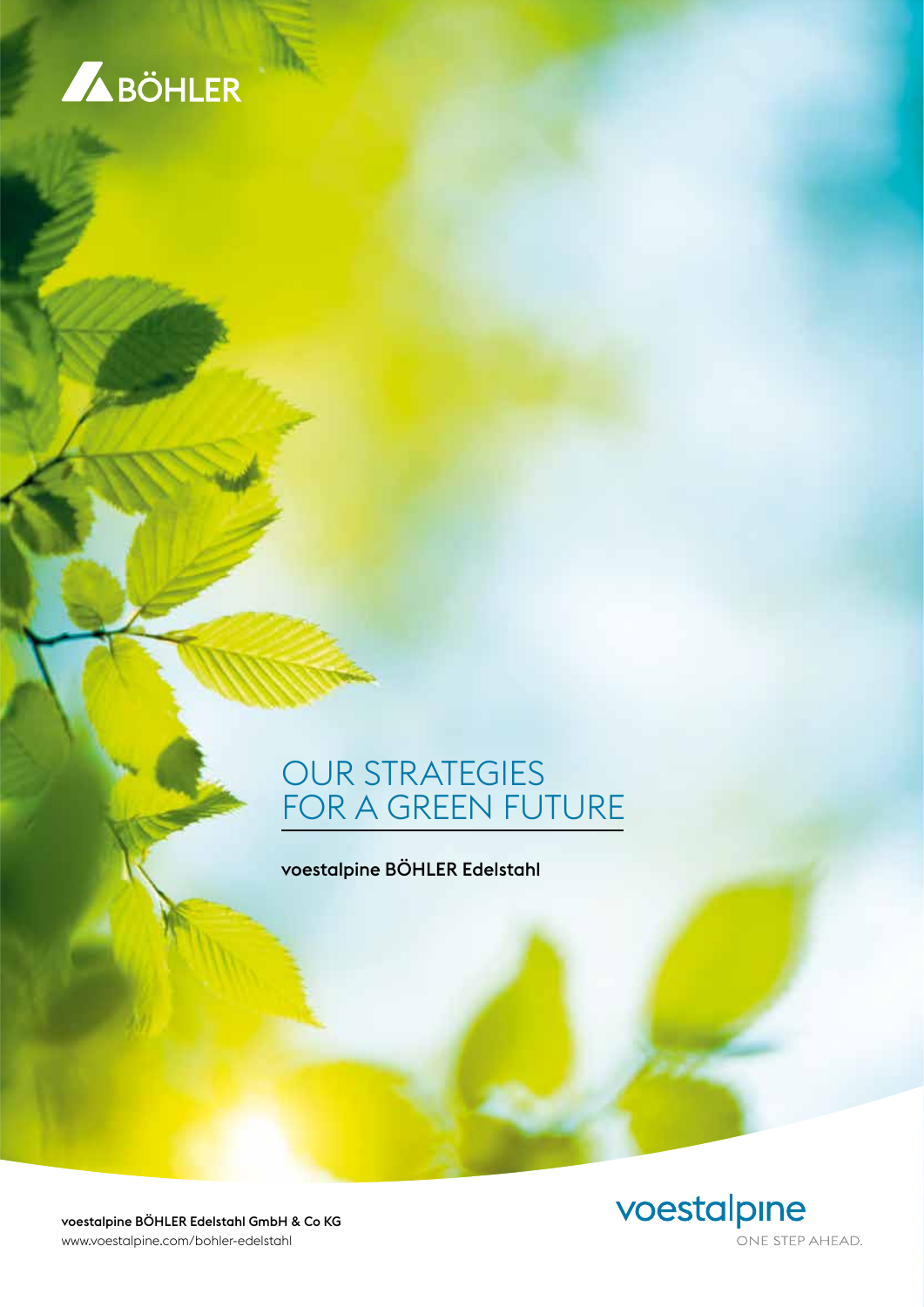

#### MATERIAL INNOVATIONS FOR THE FUTURE SINCE 1870

For generations the name BÖHLER has been synonymous worldwide with top quality special steels. The BÖHLER companies today are located on sites with a long history in steelworking. At voestalpine BÖHLER Edelstahl we develop, produce and deliver high-speed steels, tool steels and special steels for customers worldwide. Through research and development of new environmentally friendly manufacturing processes and products, we secure living space for current and future generations.

#### FOCUS ON SUSTAINABILITY OUR ACTIONS

As an innovation leader in the development and production of special steels, we have made sustainable production processes and responsible use of resources an inherent part of our corporate philosophy for decades. This concerns all areas of the production chain and focuses on using resources, especially raw materials and energy, as economically as possible and minimizing the environmental impact of processes and products.

#### SPECIAL STEEL AN ENVIRONMENTALLY FRIENDLY MATERIAL

Along with innovative solutions for a sustainable future, the raw materials used play a crucial role. Special steel is an indispensable material for our modern world because it is versatile, durable and environmentally friendly. No other material is recycled as effectively as special steel, in unlimited cycles and with no loss of quality. Worldwide roughly 80 percent of all steel ever produced is still in use today, making it an environmentally exemplary material.

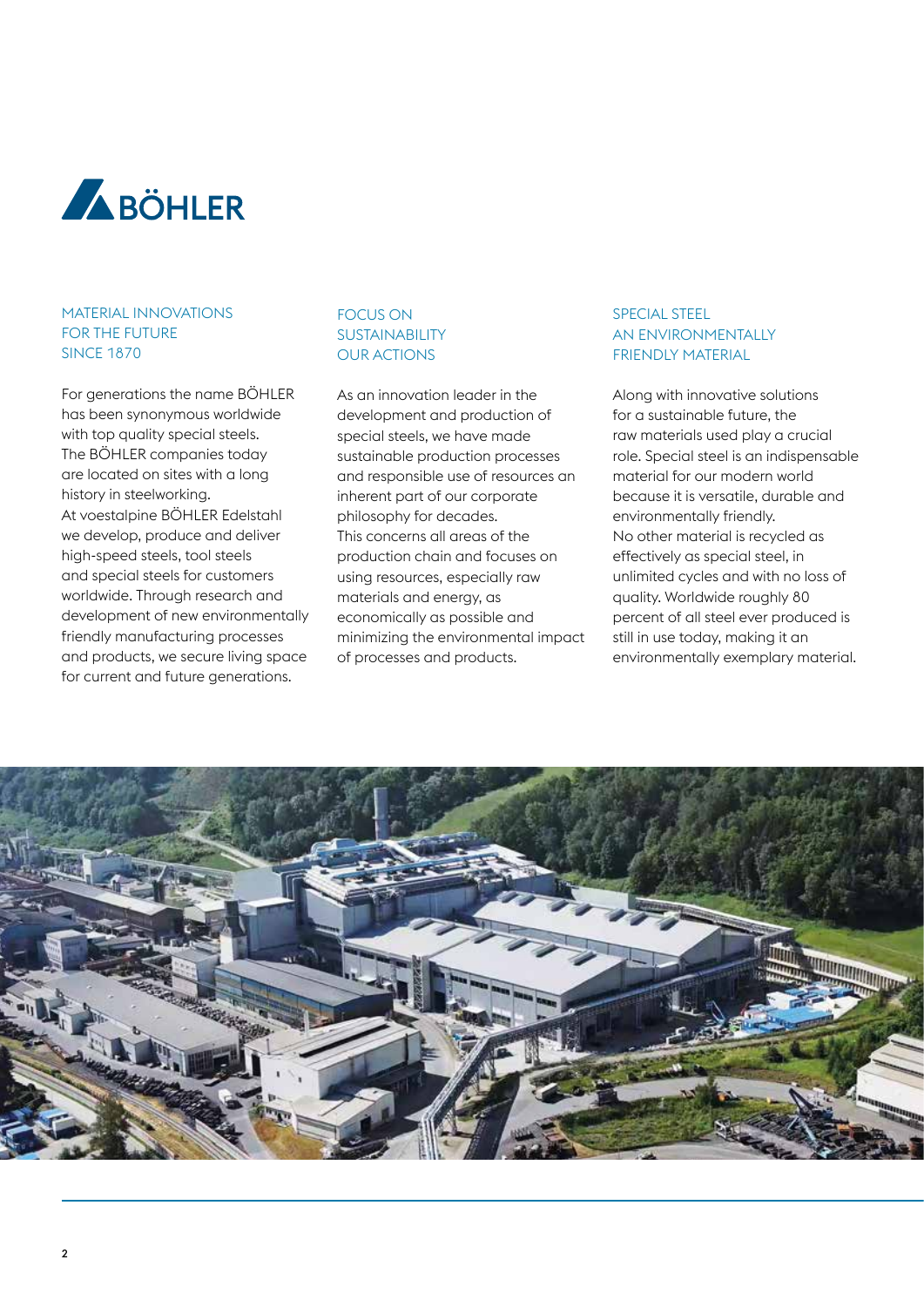





SPECIAL STEEL IS 100% RECYCLABLE

WORLDWIDE ROUGHLY 80 PERCENT OF ALL STEEL EVER PRODUCED IS STILL IN USE TODAY

OUR PRODUCTS ARE MADE FROM UP TO 76% RECYCLED SCRAP



The new electric steel plant in Kapfenberg sets new standards in production quality, process reliability and environmental practice.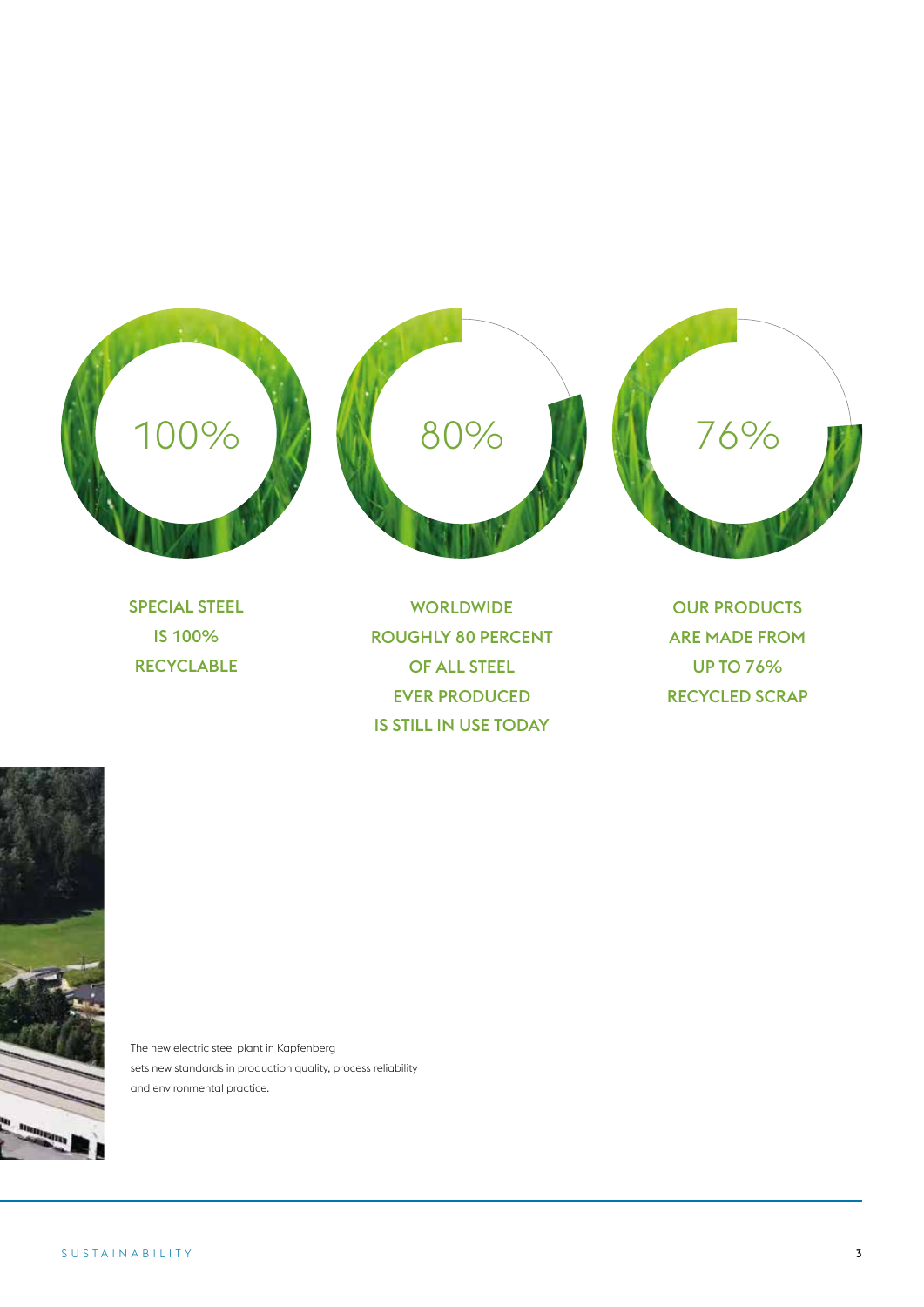### OUR STRATEGIES FOR THE FUTURE

Strategic fields of voestalpine BÖHLER Edelstahl

### SUSTAINABLE PRODUCTS

We work on the development and production of sustainable special steels, which offer environmental, social and economic benefits while at the same time protecting public health and the environment over their entire lifetime, from raw material extraction to end-of-life disposal.

### SUSTAINABLE TRANSPORT

We are gradually converting our vehicle fleet to e-mobility, investing in e-mobility infrastructure, optimizing our delivery logistics, and encouraging "soft mobility" among our employees (sustainable, low-impact, socially responsible and low-accident modes of travel, such as walking, cycling or using public transportation).

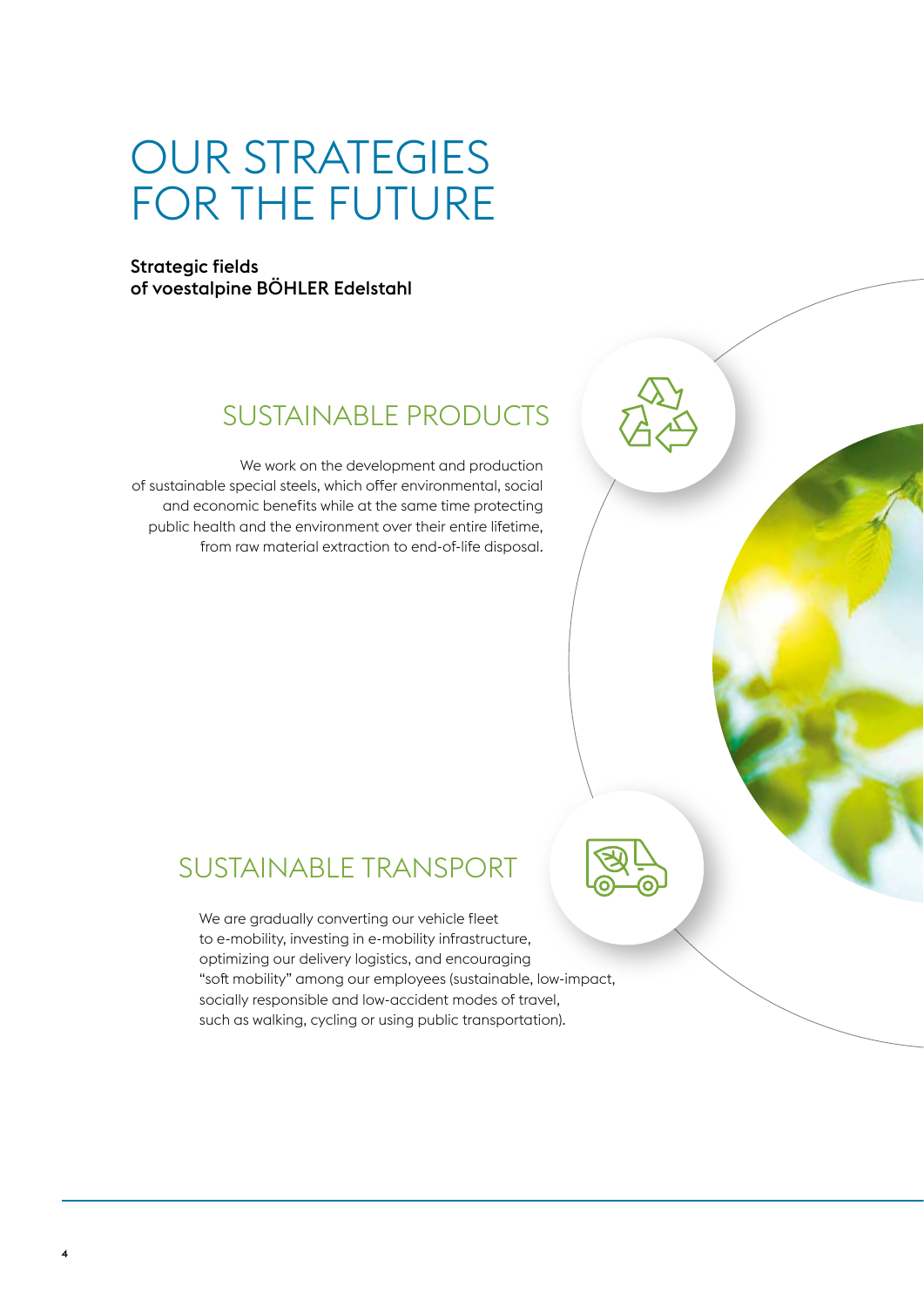### SUSTAINABLE OPERATIONS



**BÖHLER** 



### SUSTAINABLE SUPPLY CHAIN

We practice active supply chain management. The social and environmental impacts and risks of supplier activities are systematically identified, evaluated and taken into account in supplier development.



SOCIAL RESPONSIBILITY Social responsibility has been an integral part of our business since the establishment of BÖHLER in 1870 by the Böhler brothers, and we regard it as a commitment to future generations.

We take our obligation seriously to deal consciously with the diversity, achievements and potential of our employees, society and other organizations.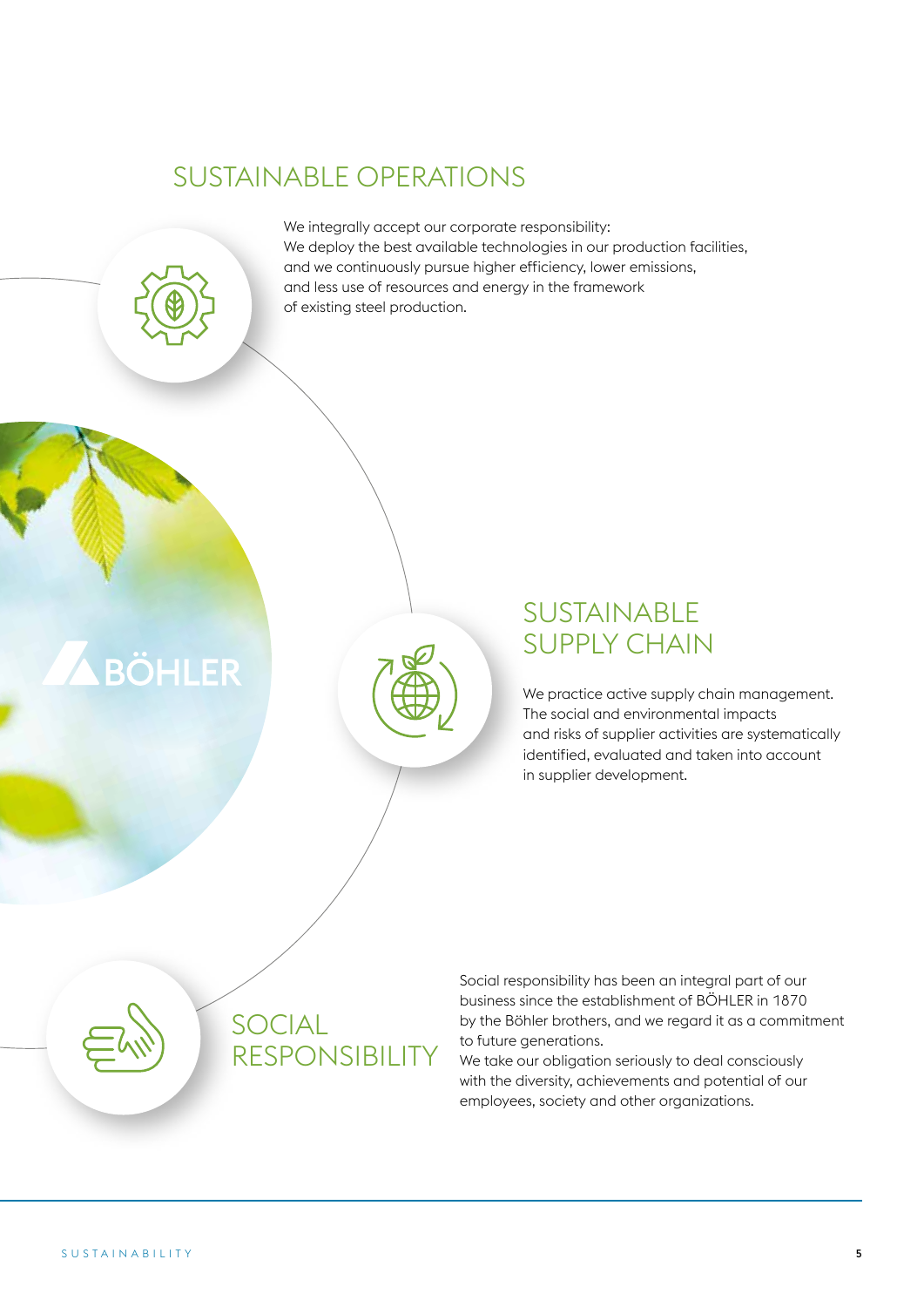### STRATEGIC FIELDS AND ACTIONS

of voestalpine BÖHLER Edelstahl



### SUSTAINABLE **OPERATIONS**

#### Energy efficiency

Continual improvement of production processes, deployment of the latest technologies, and advanced concepts for waste heat and heat recovery make a significant contribution to higher energy efficiency.

#### Renewable energy

We generate and use exclusively green electricity for our production facilities.

#### Reduction of emissions and immissions

We have a clear decarbonization strategy to reduce our CO<sub>2</sub> emissions. By deploying the best possible, environmentally friendly technologies, we can reduce the environmental burden in the air, water and soil to a minimum.

#### Chemicals and ingredients

We reduce the use of hazardous chemicals and ingredients in our processes and products.

### SUSTAINABLE PRODUCTS

#### Circular economy

By operating a circular economy and recycling our scrap and materials, we can produce more sustainable products.

#### Environmental footprint

By reducing our environmental footprint, we make a significant contribution to climate protection.

#### Sustainable business models

Through the implementation of our sustainability strategy, we aim to offer sustainable special steel products in the future.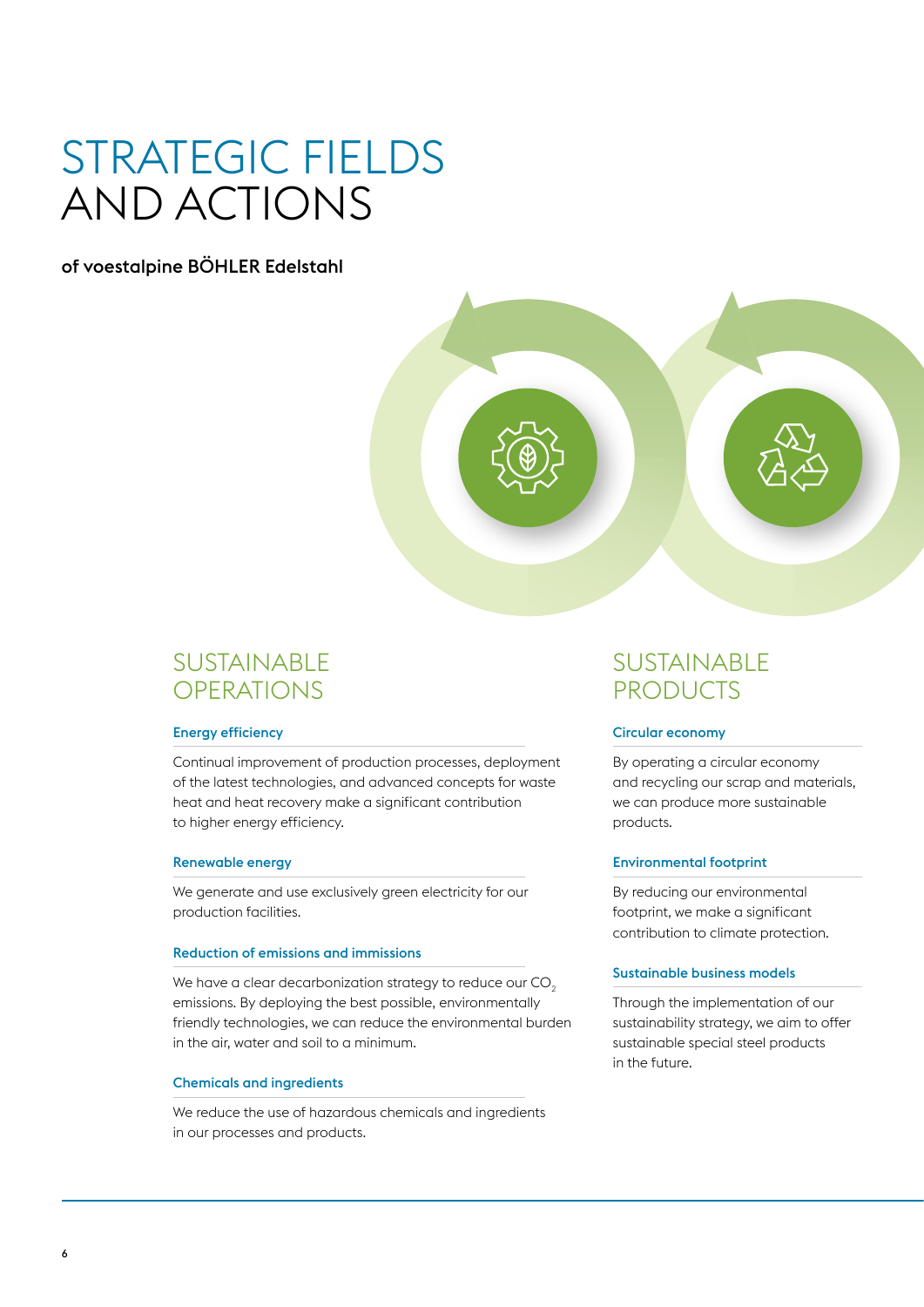SUSTAINABLE SUPPLY CHAIN

#### Sustainable procurement

#### ESG-compliant products

Dealing responsibly with people and the environment, along with honest and transparent business management in our supply chain, form the essential basis of our sustainable business success.

### SUSTAINABLE TRANSPORT

#### E-Mobility management and infrastructure

By expanding our electric vehicle fleet and our electrical charging infrastructure, as well as support projects, we offer our employees and our customers access to sustainable transportation.

#### Sustainable logistics

We include transportation from suppliers and to customers in our logistics strategy.

### SOCIAL RESPONSIBILITY

Positioning as an attractive employer

#### Employee development and promotion

#### **Diversity**

Respect for all persons, regardless of gender, skin color, nationality, ethnic origin, religion or ideology, disability, age, sexual orientation or identity, is important for us.

#### Health and safety

Our health promotion programs and our corporate and personal safety measures increase the health and safety of our employees.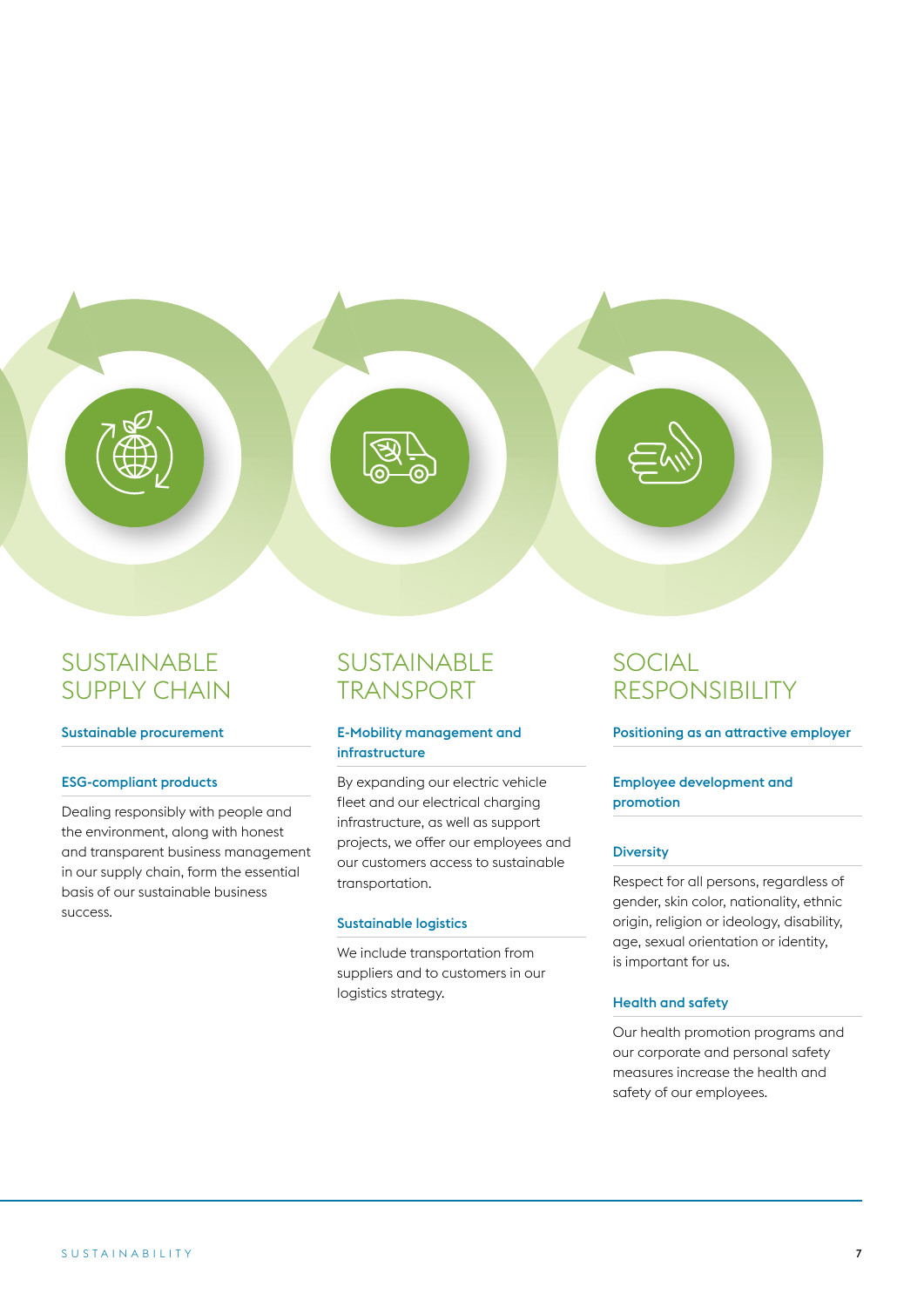## SUSTAINABLE OPERATIONS



We have prevented CO<sub>2</sub> emissions by 45,000 t since 2014. This corresponds to the annual CO<sub>2</sub> emissions of 2,700 households.

#### STRATEGIC AREAS AND ACTIONS

#### CO<sub>2</sub>-neutral by 2050

- » Reducing energy consumption by 2% per year by using of energy efficiency measures
- » Increased utilization of waste heat (e.g. for cooling and heating buildings or district heat)
- » Developing alternatives to natural gas (e.g. hydrogen, syngas, green electricity, etc.)
- » Boosting local generation of renewable energy (e.g. hydro power, photovoltaics, wind power)
- » Deployment of 100% renewable electrical energy
- » Deployment of green industrial gases

#### Reducing emissions and immissions

» Dust, NOx, water, etc.

#### Reducing the deployment of hazardous chemicals and ingredients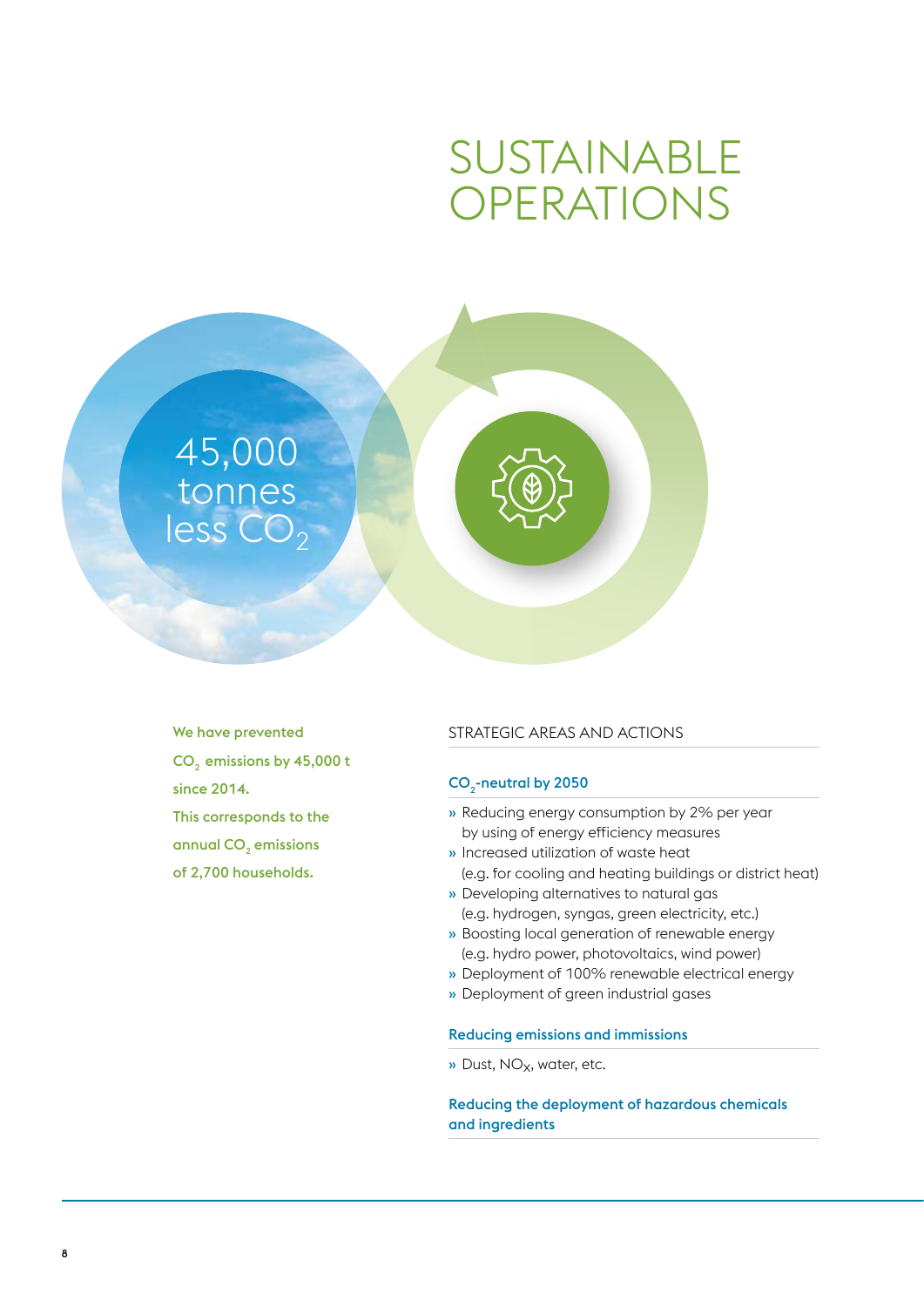### SUSTAINABLE PRODUCTS



Our average recycling rate is currently 76%. We aim to use more than 80% recycled raw materials by 2030.

#### STRATEGIC AREAS AND ACTIONS

#### Circular economy projects for critical raw materials

» Recycling of waste streams and byproducts » Goal: Recycling rate 80% by 2030

#### Reducing the environmental footprint during the entire product life cycle

- $\ast$  50% reduction of our CO<sub>2</sub> footprint (Scope 1 & Scope 2) by 2030
- » Life cycle assessment at the product level with current data for relevant product groups (Scope 1, 2 & 3) by 2025

#### Sustainable business models

- » Encouraging scrap and material recycling by customers, VAS companies and our external partners
- » High-performance materials with a smaller  $CO<sub>2</sub>$  footprint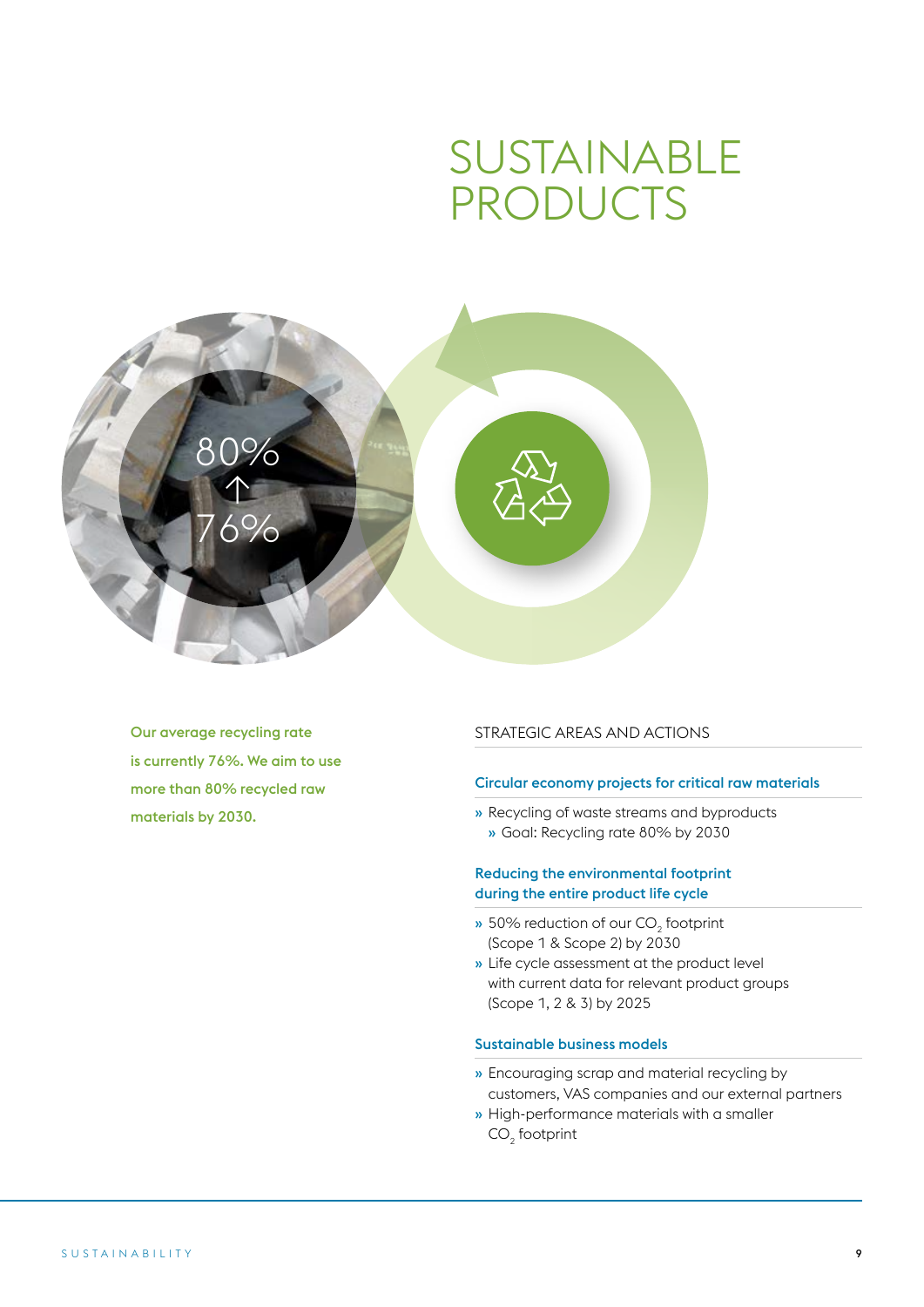### SUSTAINABLE SUPPLY CHAIN TRANSPORT

# SUSTAINABLE



STRATEGIC AREAS AND ACTIONS

Procurement of ESG-compliant products

#### Focus on sustainable procurement

» Consideration and reduction of upstream and downstream emissions

#### STRATEGIC AREAS AND ACTIONS

Sustainable transportation to customers and from suppliers

Higher proportion of e-mobility in our fleet

E-Mobility infrastructure for employees, customers and suppliers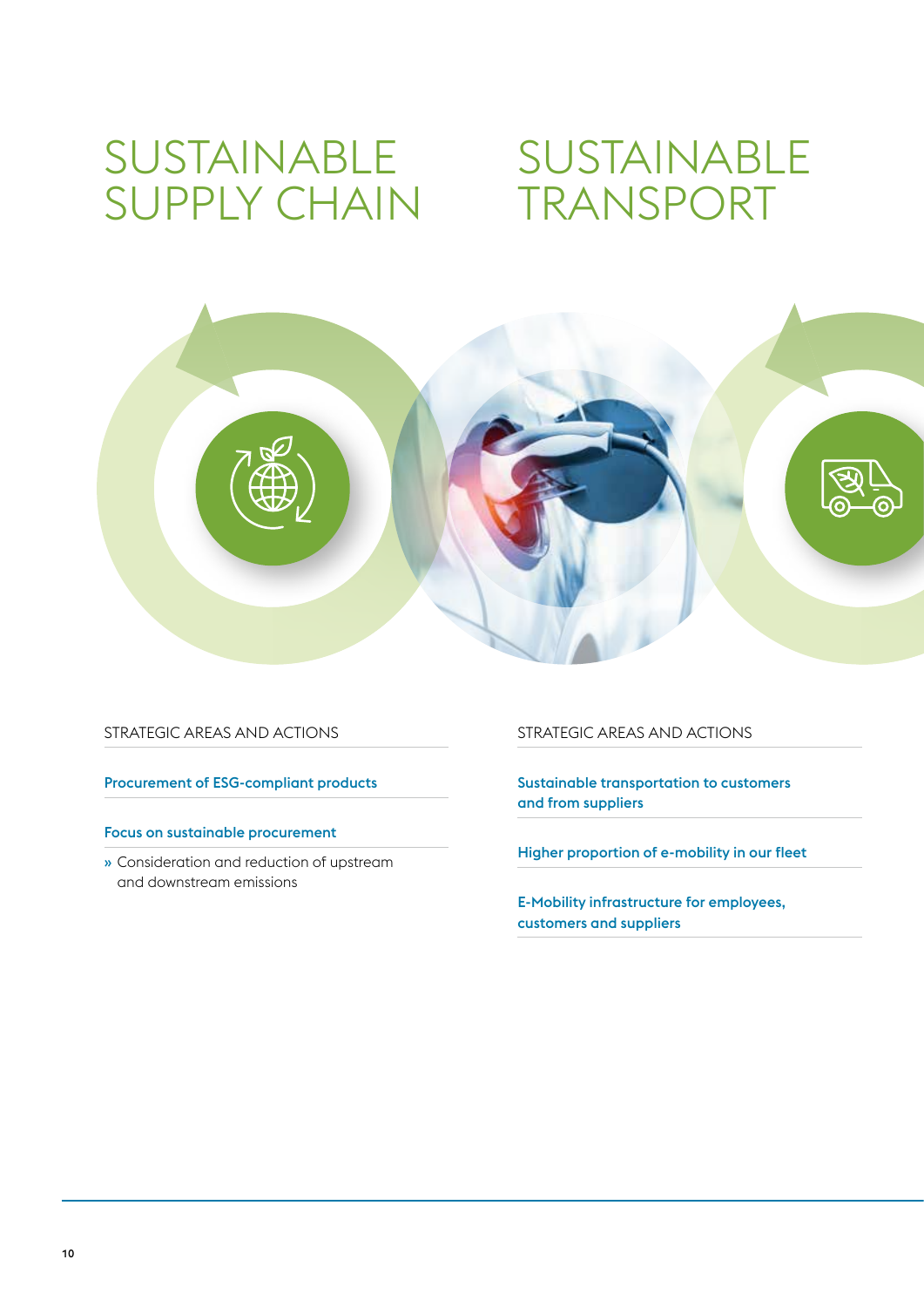### SOCIAL RESPONSIBILITY



STRATEGIC AREAS AND ACTIONS

Positioning as an attractive employer

Employee development and promotion

#### Fostering health and safety

- » Reducing Lost Time Injury Frequency Rate (LTIFR) by 50% until 2030
- » Health rate > 96% by 2030

#### Fostering diversity over all workplaces

- » Equality and diversity in all workplaces
- » Raising the proportion of women to 15% by 2030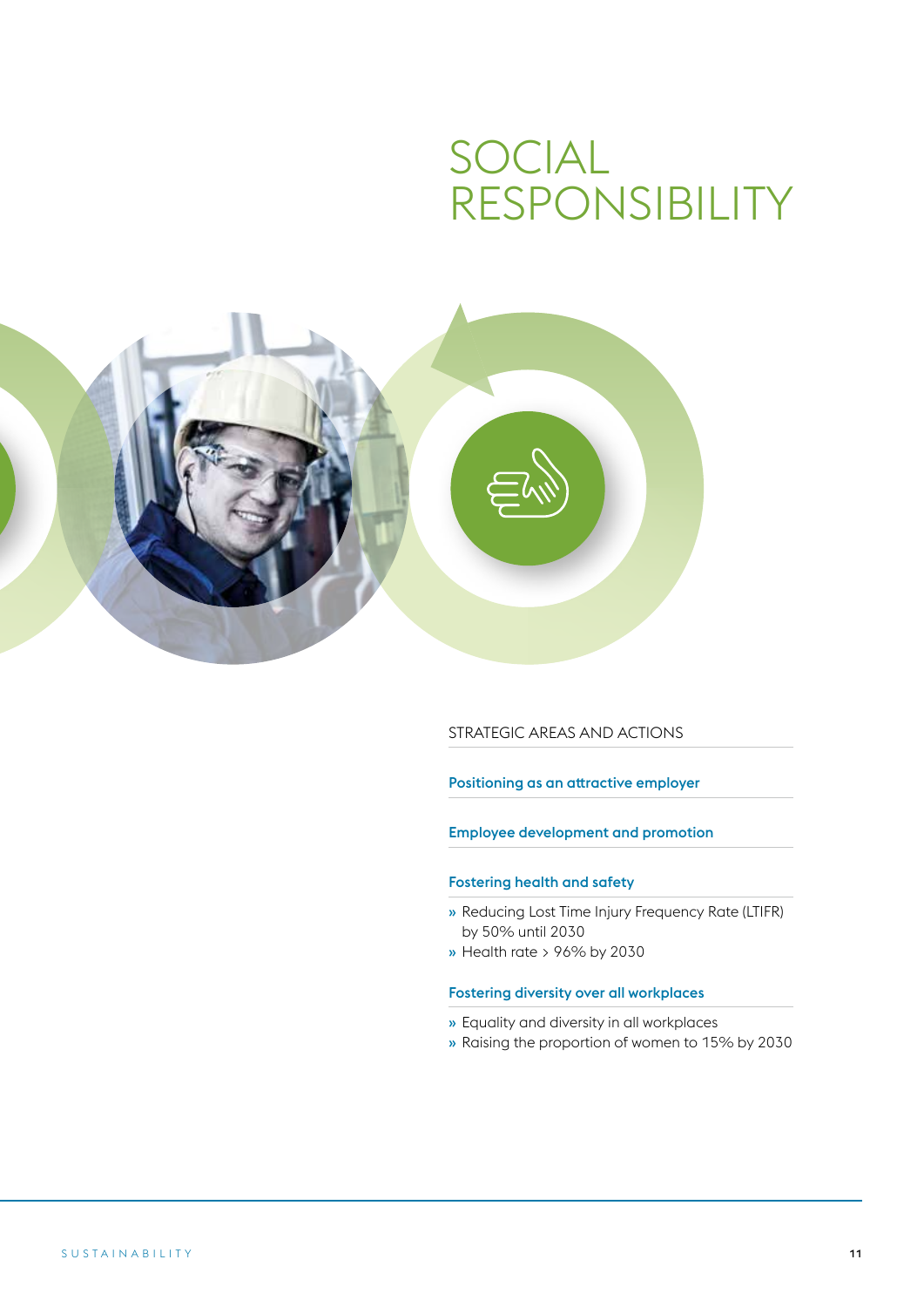# RENEWABLE ENERGY



Electricity for voestalpine BÖHLER Edelstahl is sourced 100% from green energy. On average, 1,000 households per year can be supplied with power from the company's own electricity generation (small hydropower plant and PV systems).

#### SUSTAINABLE OPERATIONS

#### Renewable energy production on-site:

- » Hydropower
- » PV-installations on roofs

#### Renewable energy consumption:

» Electricity from 100% renewable energy

Green solar power is provided by 7,000 m² of solar panels on the roofs of voestalpine BÖHLER Edelstahl buildings.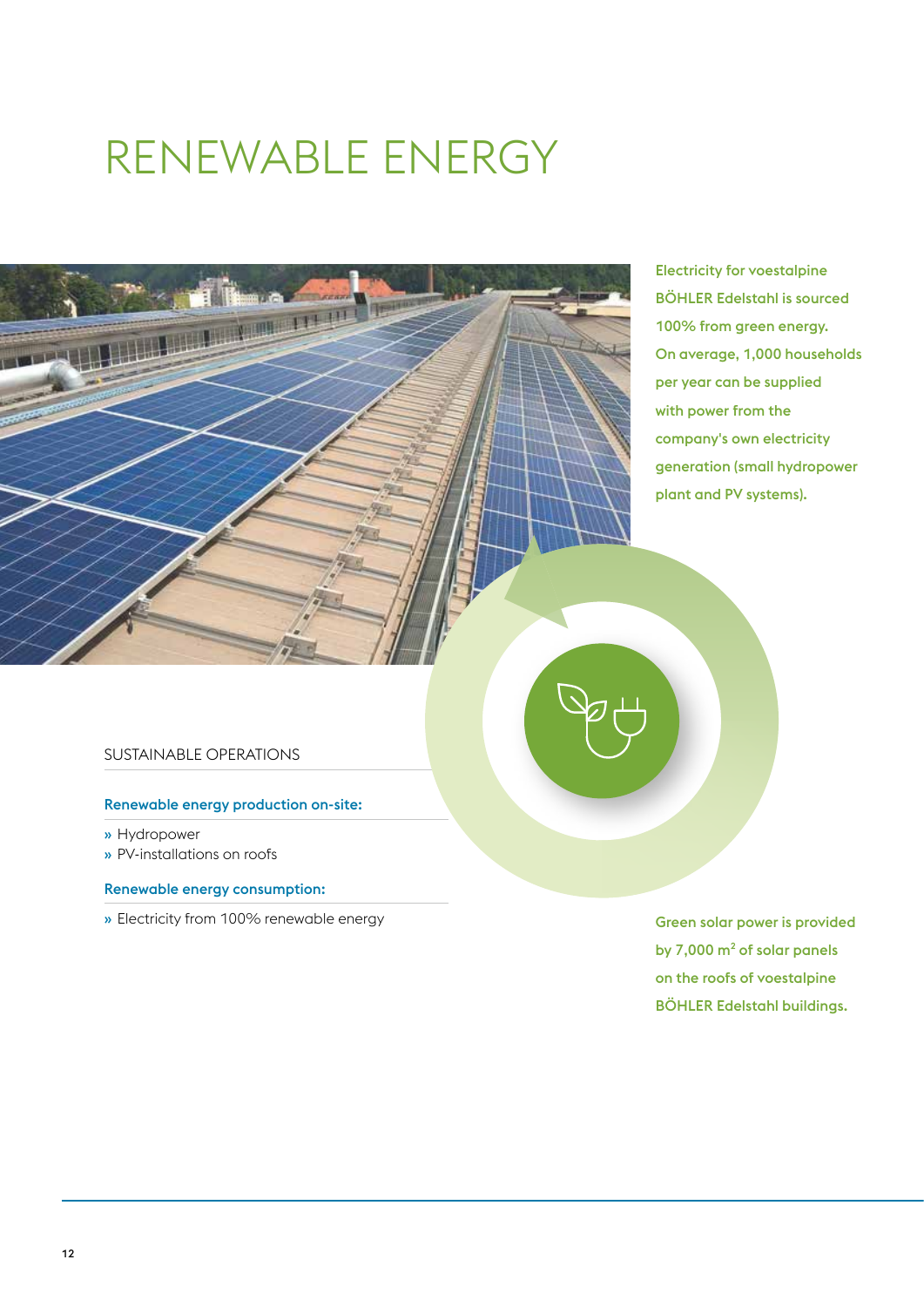# ON THE WAY TO CO<sub>2</sub>-NEUTRALITY



As part of the iron and steel industry, a significant player in terms of energy and emissions, we have a responsibility to contribute to EU climate goals and to global climate protection.

We have set a goal to reduce our CO<sub>2</sub> emissions by 50% by 2030 and to have our production be CO<sub>2</sub>-neutral by 2050.

#### SUSTAINABLE OPERATIONS

Purchasing Green Energy

Focus on alternatives for natural gas

» Hydrogen, syngas

Reducing our CO<sub>2</sub>-footprint (scope 1 & scope 2) -50% until 2030

Increase energy efficiency measures

Increase renewable energy production on-site

» Hydropower, pv-installations, wind power

Consumption of green, industrial gases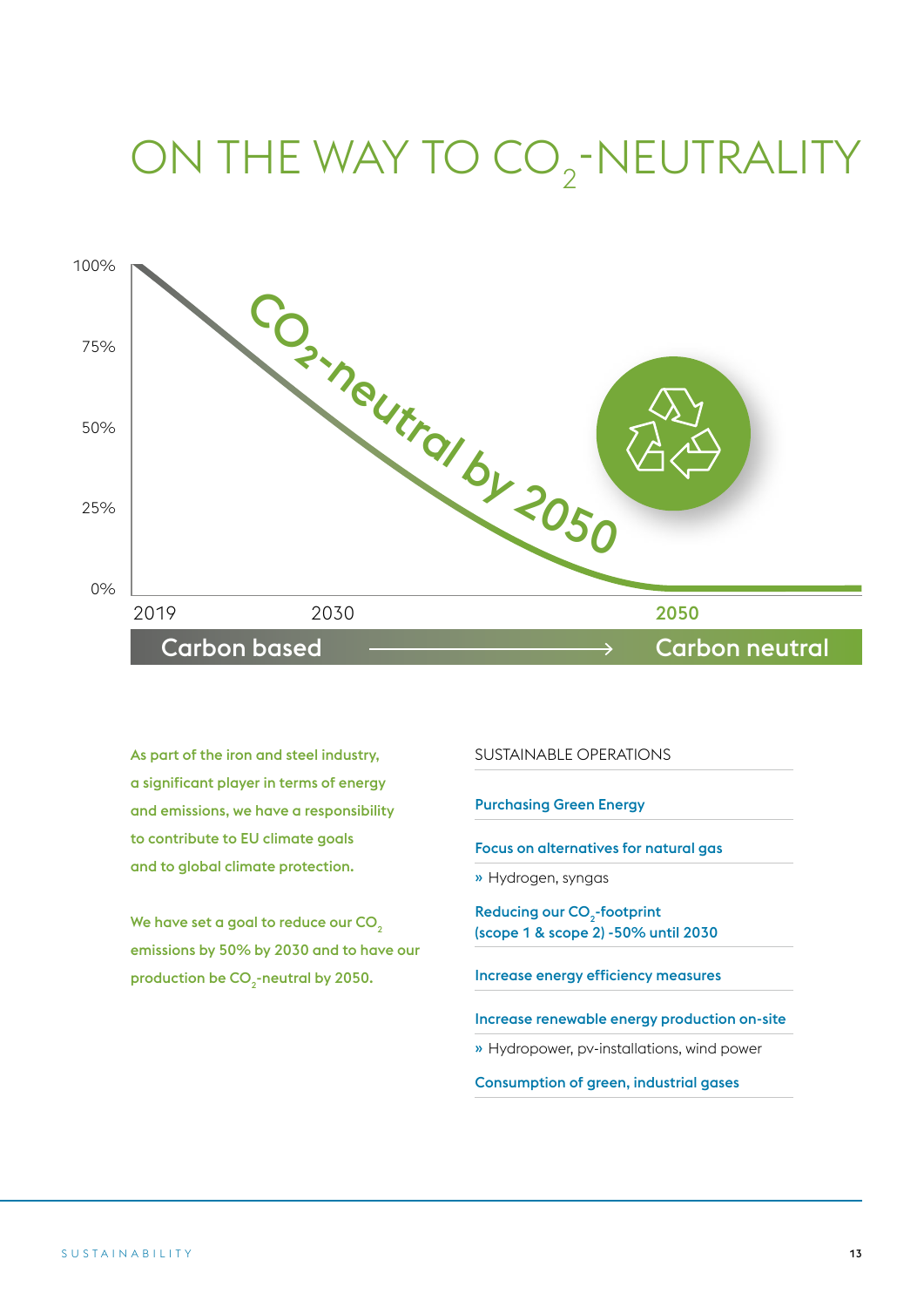# ENERGY EFFICIENCY

Boosting energy efficiency makes an essential contribution to our sustainability strategy and to achieving  $CO<sub>2</sub>$  neutrality. With our goal of reducing energy consumption by 2% per year using energy efficiency measures, we have avoided roughly 45,000 tons of  $CO<sub>2</sub>$  emissions since 2014.



#### SUSTAINABLE OPERATIONS

Furnace optimizations

» E.g. recuperative and regenerative burner systems, combustion optimization, lambda measurement and control

#### Process and infrastructural optimization

» E.g. output improvement, waste heat recovery, control technology, process adaptions, minimization of trafo losses

#### Electrical savings

» E.g. LED-systems, process optimization

Through energy efficiency measures, we have reduced our power consumption by 235 million kilowatt-hours since 2013. This is enough to supply power to 23,000 Austrian households for one year.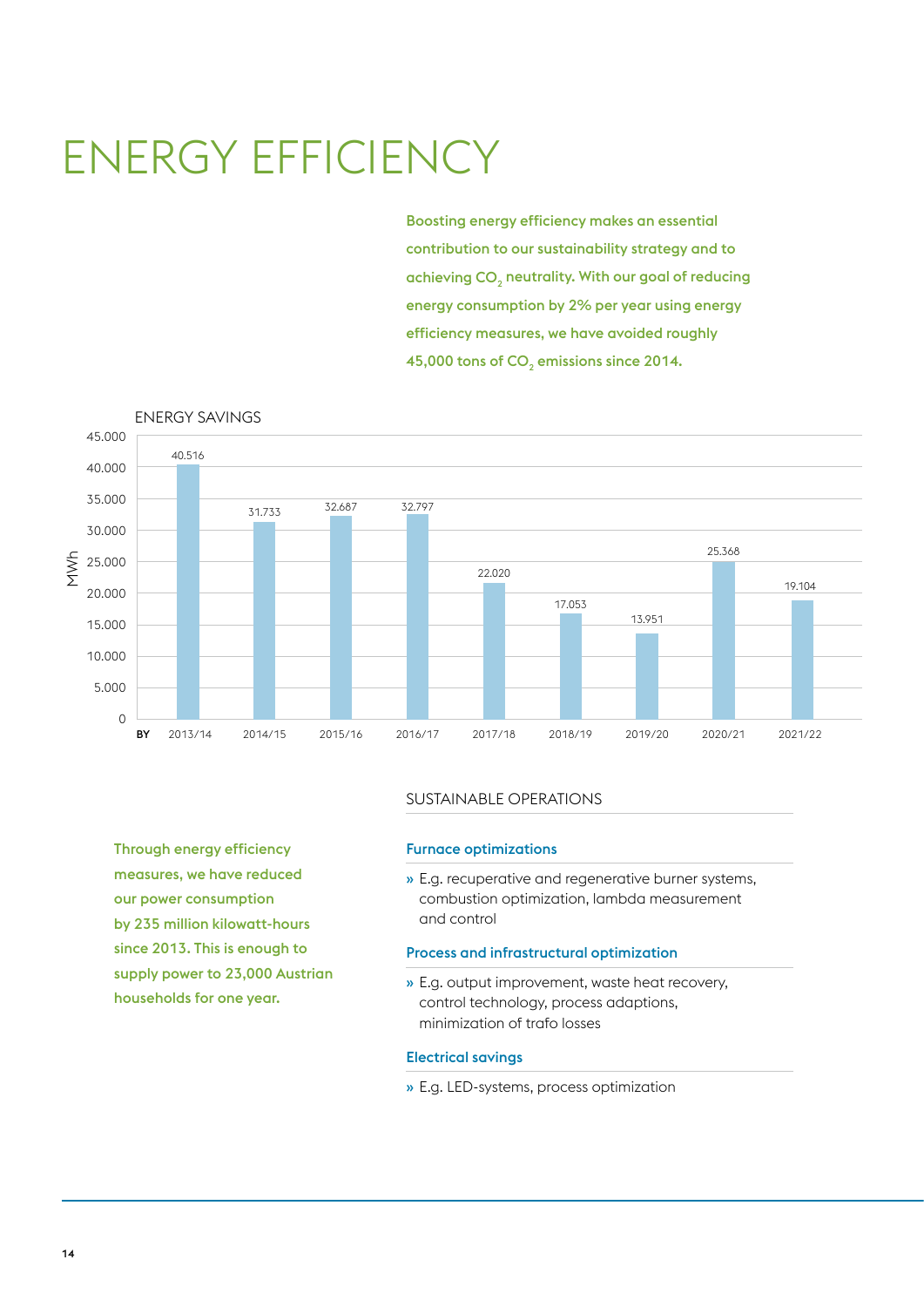# CIRCULAR ECONOMY



The availability (volume, competitive costs) of key materials is becoming increasingly important for the sustainable development of core segments. That's why voestalpine BÖHLER Edelstahl focuses on the recycling of scrap, waste and byproducts from customers and suppliers.

#### SUSTAINABLE PRODUCTS

Increasing the recycling rate

Decreasing the amount of primary raw material sources

Defined Strategy for recycle scrap from customers and suppliers

Recycling slag and other waste materials

» E.g. dust, metal chips

#### Circular economy Projects

- » Defined Buyback process at BEG
- » Knowledge building and sharing for handling scrap as waste in the recycling process over all involved parties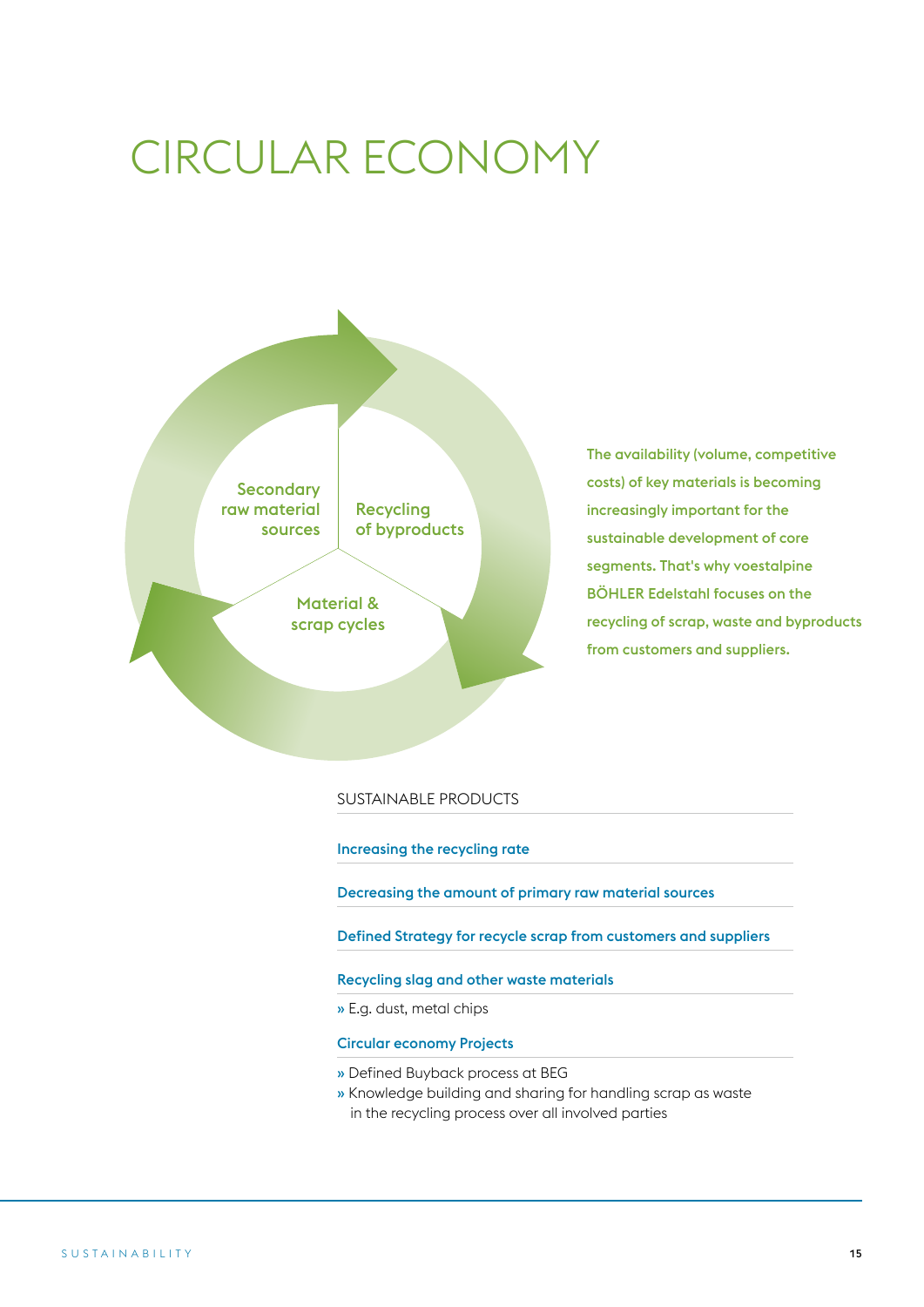# SUSTAINABLE TRANSPORT



#### E-MOBILITY MANAGEMENT

#### E-Mobility transformation from conventionell drive to electrified drive

- » E-mobility for internal fleet
- » E-mobility for costumers and supplier
- » E-mobility for employeer

Switching from fossil fuel vehicles to electromobility is a component of our sustainability strategy. With the expansion of our electrically powered fleet, we are creating the transformation to clean and more efficient mobility.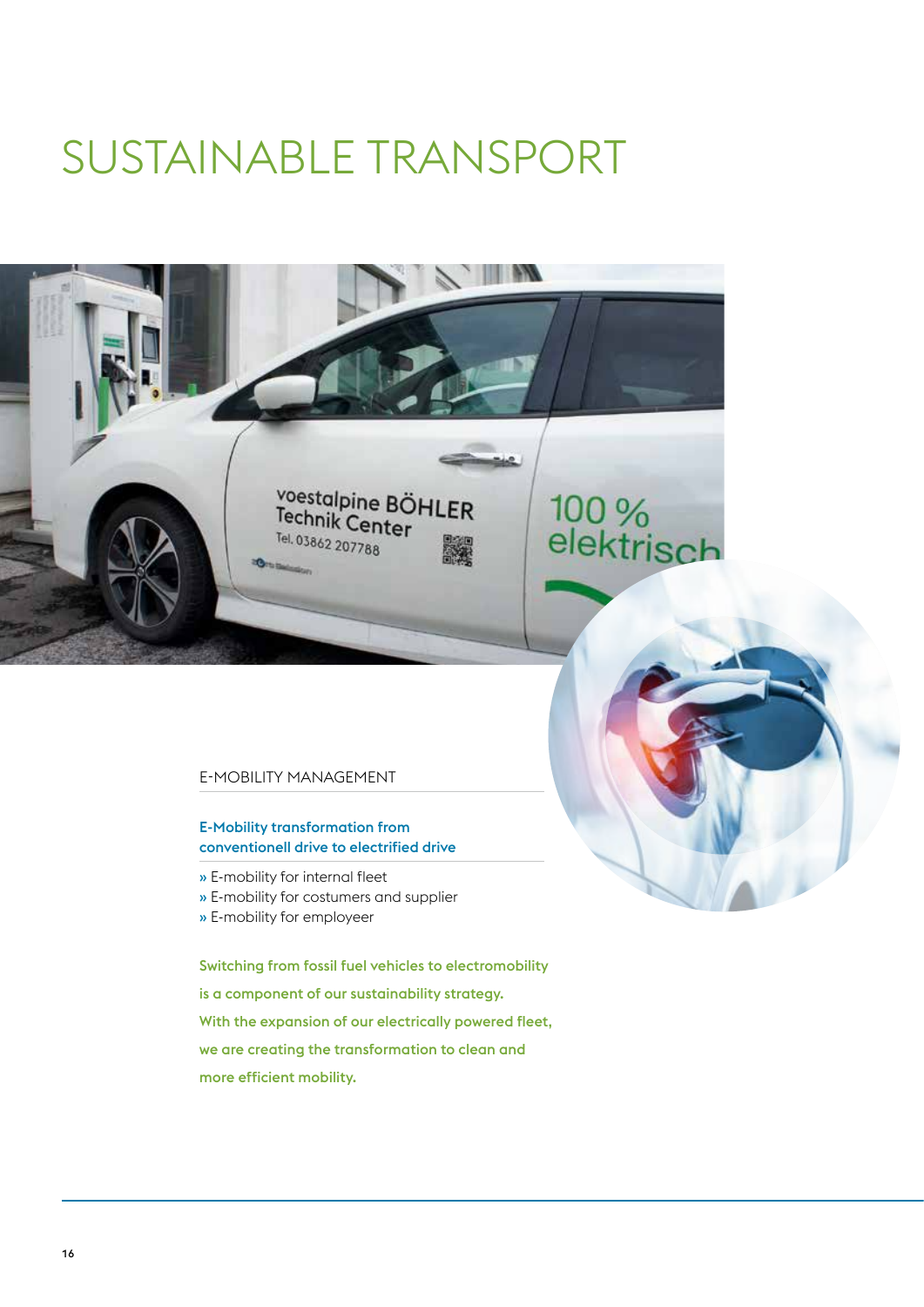# SOCIAL RESPONSIBILITY



We are aware of our social responsibility to our employees, and we look after the health and safety of our employees and offer a wide range of training and education opportunities.

| <b>POSITION AS</b><br><b>ATTRACTIVE FMPI OYER</b> |
|---------------------------------------------------|
| <b>Fair remuneration</b>                          |
| <b>Employee shareholding</b>                      |
| Contribution to retirement plan                   |
| <b>Private foundation</b>                         |
| KVP-program                                       |
| Development and promotion                         |
| <b>Benefits</b>                                   |
|                                                   |

DEVELOPMENT AND PROMOTION OF EMPLOYEES

Exciting work assignments

Targeted education and trainings

Social and professional support

Expert and management careers

Apprentice programs

Training center for apprentices

Integration management

Youth projects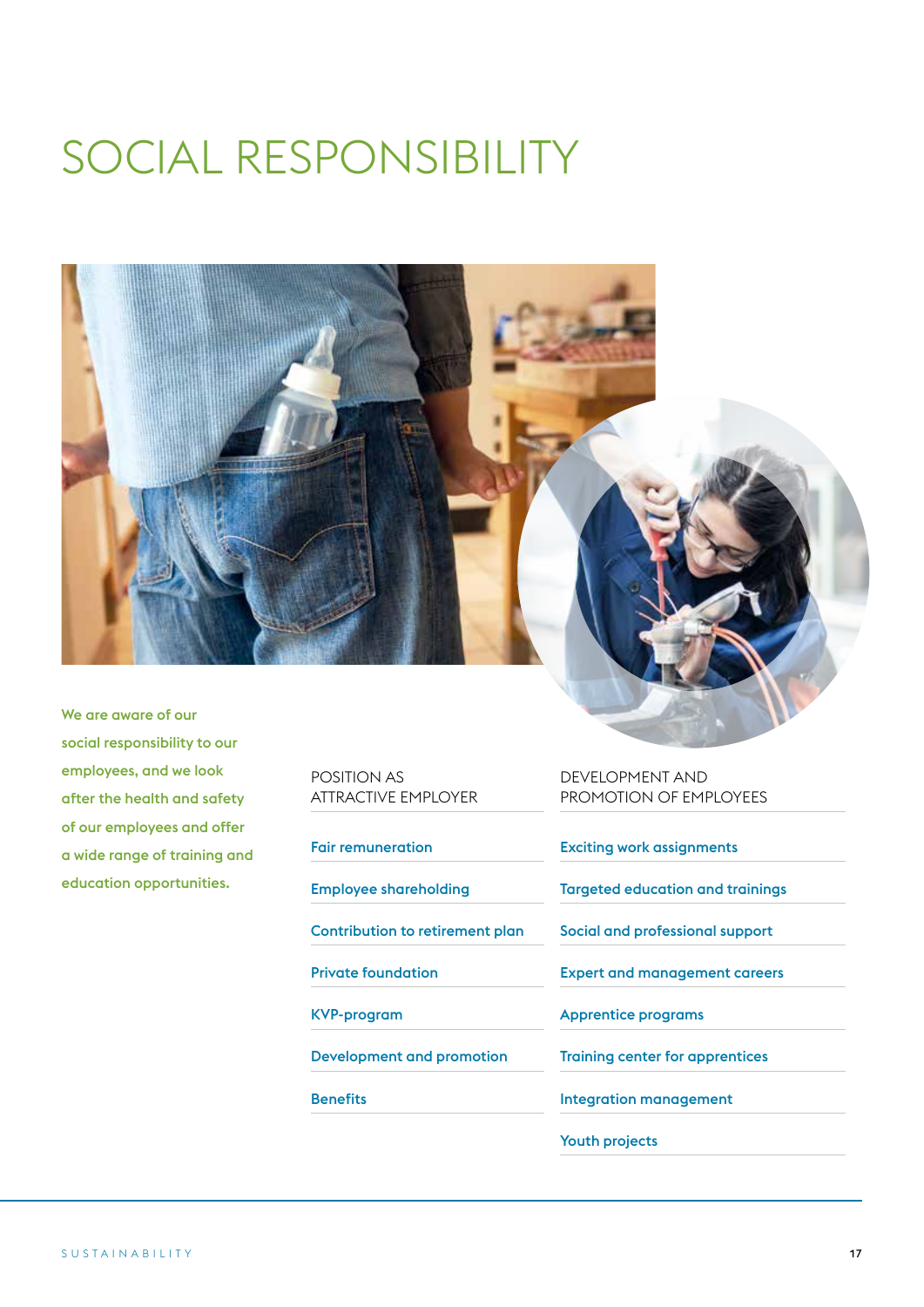# SOCIAL RESPONSIBILITY



Home Office

Flexible working time

Grant for infant care

Information and guidance for parental leave

Integration management

Job ticket

Work/life balance

Increase the proportion of women

to 15% by 2030 Equality and diversity

through all workplaces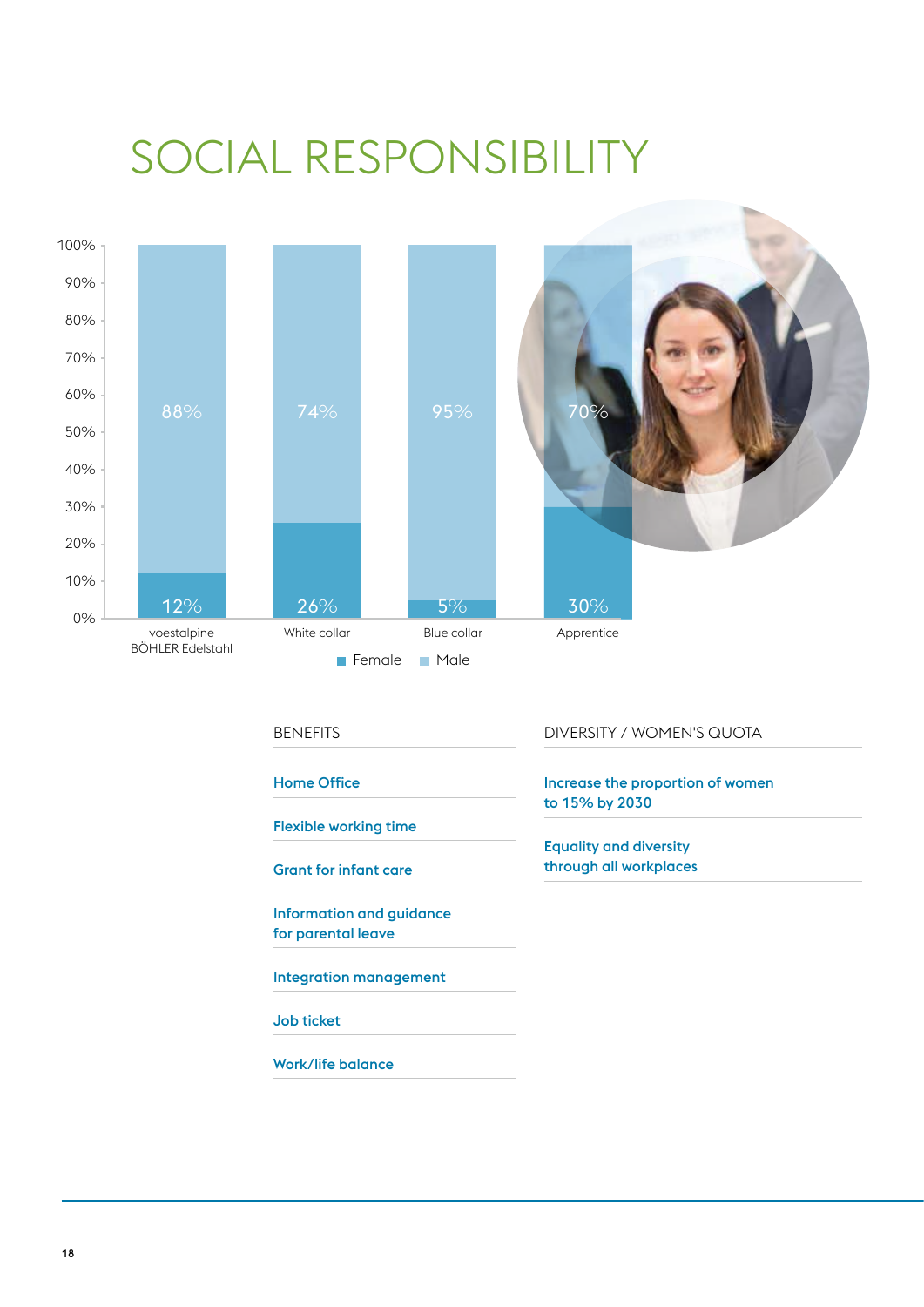# HEALTH & SAFETY

#### FREQUENCY RATE - LTIFR (Lost Time Injury Frequency Rate)